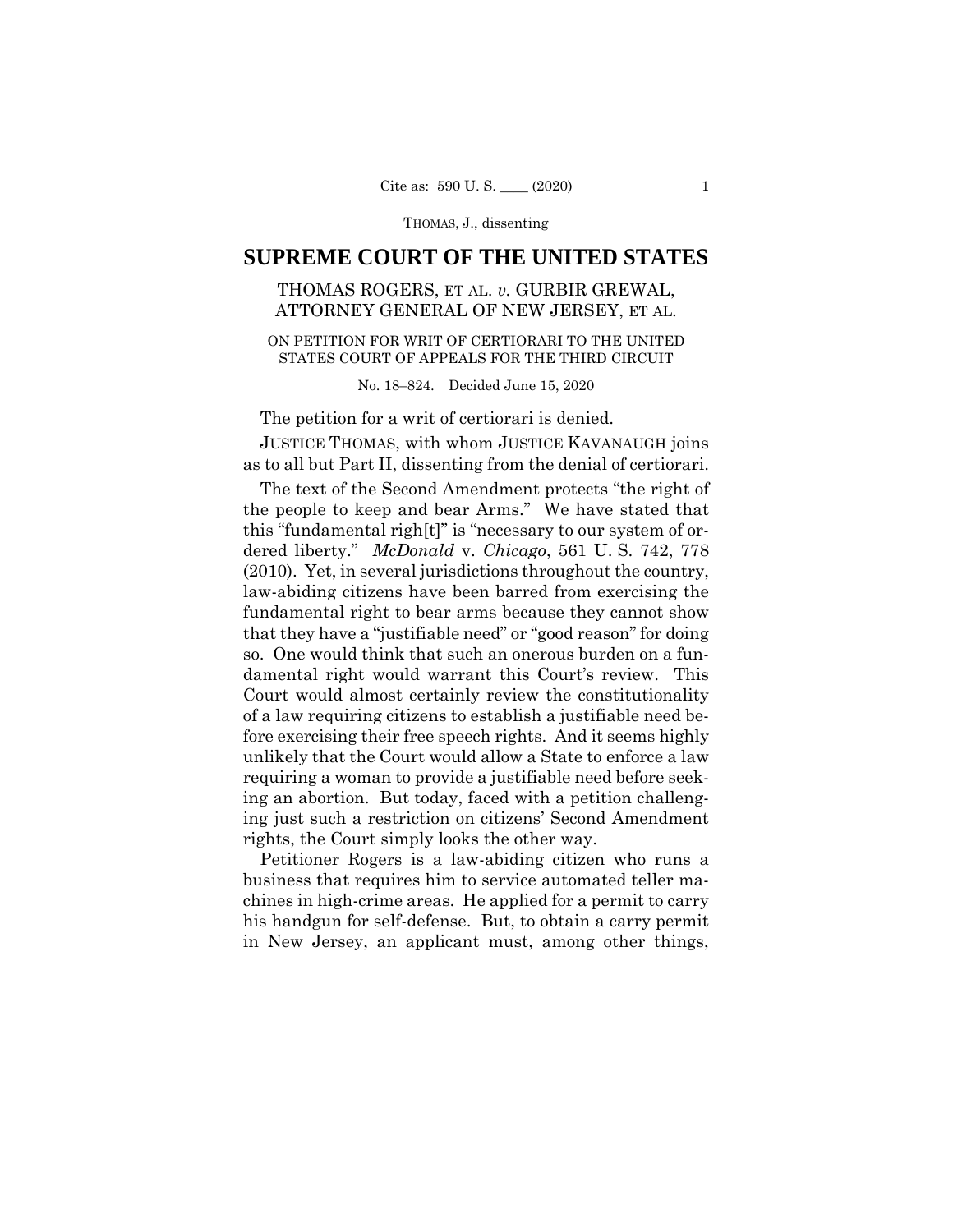#### 2 ROGERS *v.* GREWAL

#### THOMAS, J., dissenting

demonstrate "that he has a justifiable need to carry a handgun." N. J. Stat. Ann. §2C:58–4(c) (West 2019 Cum. Supp.). For a "private citizen" to satisfy this "justifiable need" requirement, he must "specify in detail the urgent necessity for self-protection, as evidenced by specific threats or previous attacks which demonstrate a special danger to the applicant's life that cannot be avoided by means other than by issuance of a permit to carry a handgun." *Ibid.*; see also N. J. Admin. Code §13:54–2.4 (2020). "Generalized fears for personal safety are inadequate." *In re Preis*, 118 N. J. 564, 571, 573 A. 2d 148, 152 (1990). Petitioner could not satisfy this standard and, as a result, his permit application was denied. With no ability to obtain a permit, petitioner is forced to operate his business in high-risk neighborhoods with no firearm for self-defense.

Petitioner asks this Court to grant certiorari to determine whether New Jersey's near-total prohibition on carrying a firearm in public violates his Second Amendment right to bear arms, made applicable to the States through the Fourteenth Amendment. See *McDonald*, 561 U. S., at 750; see *id.*, at 806 (THOMAS, J., concurring in part and concurring in judgment). This case gives us the opportunity to provide guidance on the proper approach for evaluating Second Amendment claims; acknowledge that the Second Amendment protects the right to carry in public; and resolve a square Circuit split on the constitutionality of justifiableneed restrictions on that right. I would grant the petition for a writ of certiorari.

I

It has been more than a decade since this Court's decisions in *McDonald* v. *Chicago*, *supra*, and *District of Columbia* v. *Heller*, 554 U. S. 570 (2008). In the years since those decisions, lower courts have struggled to determine the proper approach for analyzing Second Amendment challenges.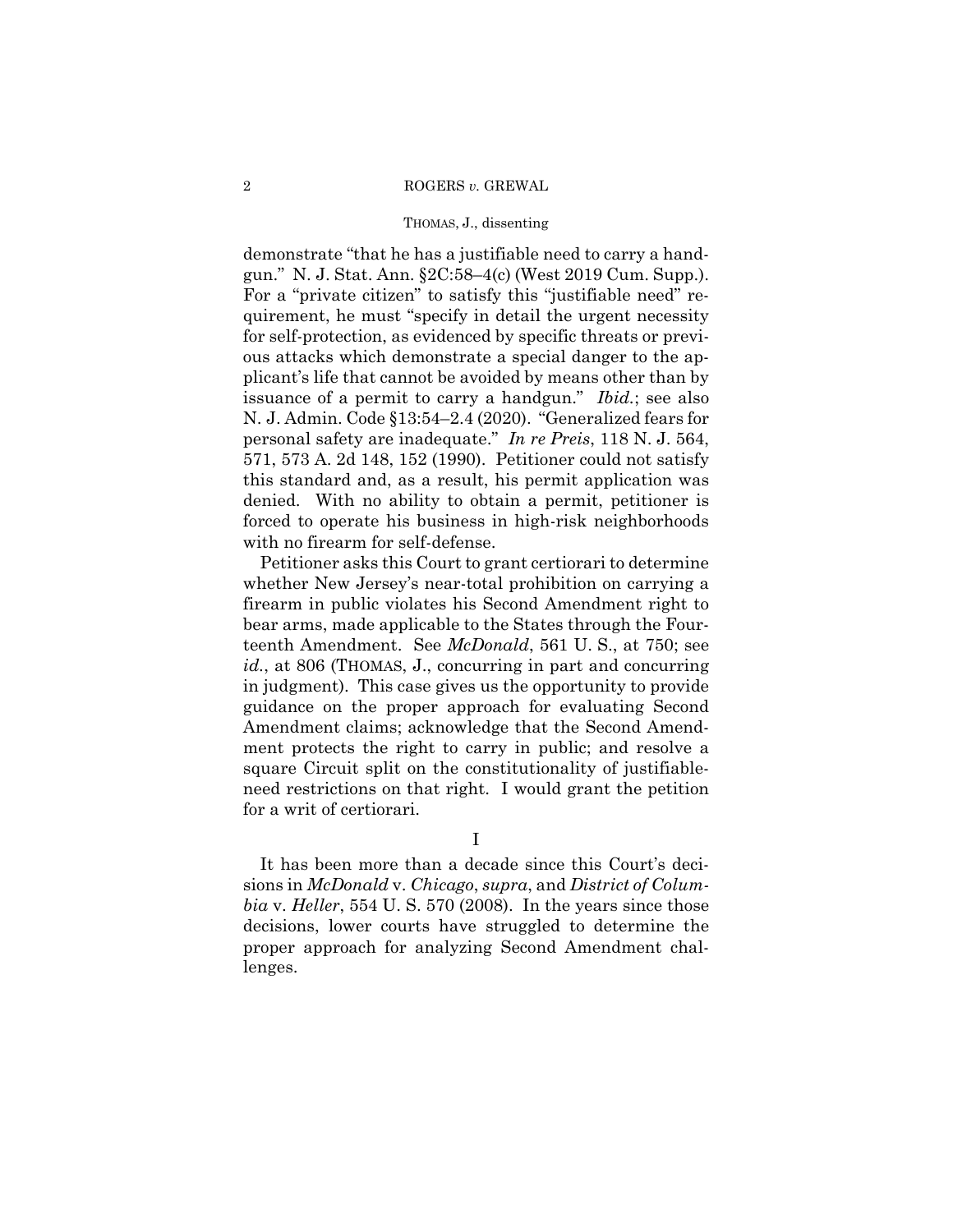Although our decision in *Heller* did not provide a precise standard for evaluating all Second Amendment claims, it did provide a general framework to guide lower courts. In *Heller*, we recognized that "the Second Amendment . . . codified a *pre-existing* right." *Id.*, at 592. This right was "enshrined with the scope [it was] understood to have when the people adopted" it. *Id.*, at 634. To determine that scope, we analyzed the original meaning of the Second Amendment's text as well as the historical understanding of the right. We noted that "limitation[s]" on the right may be supported by "historical tradition," but we declined to "undertake an exhaustive historical analysis ... of the full scope of the Second Amendment." *Id.*, at 626–627. Instead, we indicated that courts could conduct historical analyses for restrictions in the future as challenges arose. *Id.*, at 635.

Consistent with this guidance, many jurists have concluded that text, history, and tradition are dispositive in determining whether a challenged law violates the right to keep and bear arms. See, *e.g.*, *Mance* v. *Sessions*, 896 F. 3d 390, 394 (CA5 2018) (Elrod, J., joined by Jones, Smith, Willett, Ho, Duncan, and Engelhardt, JJ., dissenting from denial of reh'g en banc); *Tyler* v. *Hillsdale Cty. Sheriff 's Dept.*, 837 F. 3d 678, 702–703 (CA6 2016) (Batchelder, J., concurring in most of judgment); *Gowder* v*. Chicago*, 923 F. Supp. 2d 1110, 1123 (ND Ill. 2012); *Heller* v. *District of Columbia*, 670 F. 3d 1244, 1285 (CADC 2011) (*Heller II*) (Kavanaugh, J., dissenting).

But, as I have noted before, many courts have resisted our decisions in *Heller* and *McDonald*. See *Silvester* v. *Becerra*, 583 U.S.  $\qquad \qquad$  (2018) (opinion dissenting from denial of certiorari) (slip op., at 11). Instead of following the guidance provided in *Heller*, these courts minimized that decision's framework. See, *e.g.*, *Gould* v. *Morgan*, 907 F. 3d 659, 667 (CA1 2018) (concluding that our decisions "did not provide much clarity as to how Second Amendment claims should be analyzed in future cases"). They then "filled" the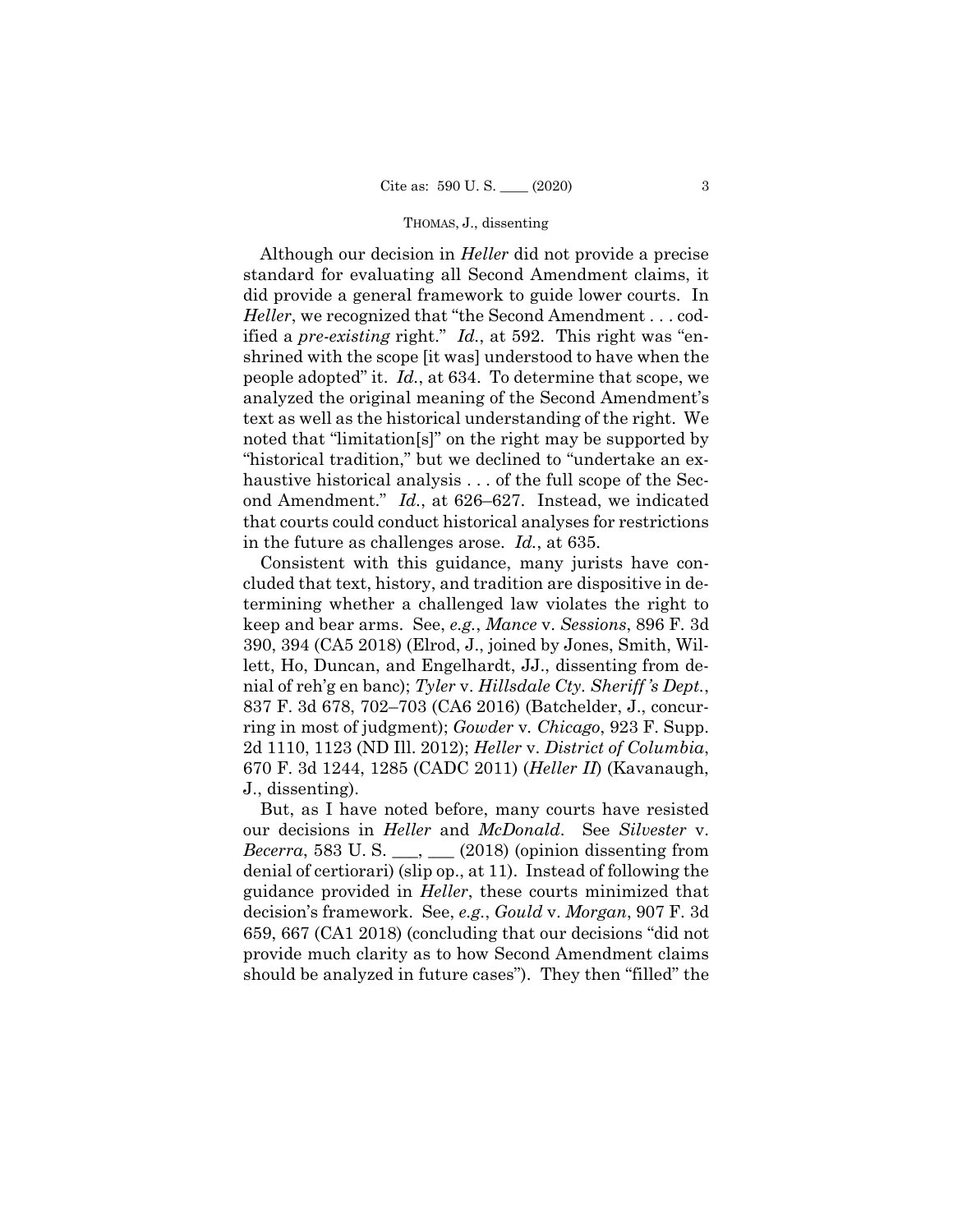self-created "analytical vacuum" with a "two-step inquiry" that incorporates tiers of scrutiny on a sliding scale. *National Rifle Assn. of Am., Inc.* v. *Bureau of Alcohol, Tobacco, Firearms, and Explosives*, 700 F. 3d 185, 194 (CA5 2012); *Powell* v. *Tompkins*, 783 F. 3d 332, 347, n. 9 (CA1 2015) (compiling Circuit opinions adopting some form of the sliding-scale framework).

Under this test, courts first ask "whether the challenged law burdens conduct protected by the Second Amendment." *United States* v. *Chovan*, 735 F. 3d 1127, 1136 (CA9 2013). If so, courts proceed to the second step—determining the appropriate level of scrutiny. *Ibid.* To do so, courts generally consider "how close the law comes to the core of the Second Amendment right" and "the severity of the law's burden on the right." *Id.*, at 1138 (internal quotation marks omitted); see also, *e.g.*, *Gould*, *supra,* at 670–671. Depending on their analysis of those two factors, courts then apply what purports to be either intermediate or strict scrutiny at least recognizing that *Heller* barred the application of rational basis review. *Chovan*, *supra*, at 1137.

This approach raises numerous concerns. For one, the courts of appeals' test appears to be entirely made up. The Second Amendment provides no hierarchy of "core" and peripheral rights. And "[t]he Constitution does not prescribe tiers of scrutiny." *Whole Woman's Health* v. *Hellerstedt*, 579 U. S. \_\_\_, \_\_\_ (2016) (THOMAS, J., dissenting) (slip op., at 12); see also *Heller II*, *supra*, at 1283 (Kavanaugh, J., dissenting) (listing constitutional rights that are not subject to means-ends scrutiny). Moreover, there is nothing in our Second Amendment precedents that supports the application of what has been described as "a tripartite binary test with a sliding scale and a reasonable fit." *Duncan* v. *Becerra*, 265 F. Supp. 3d 1106, 1117 (SD Cal. 2017), aff 'd, 742 Fed. Appx. 218 (CA9 2018).

Even accepting this test on its terms, its application has yielded analyses that are entirely inconsistent with *Heller*.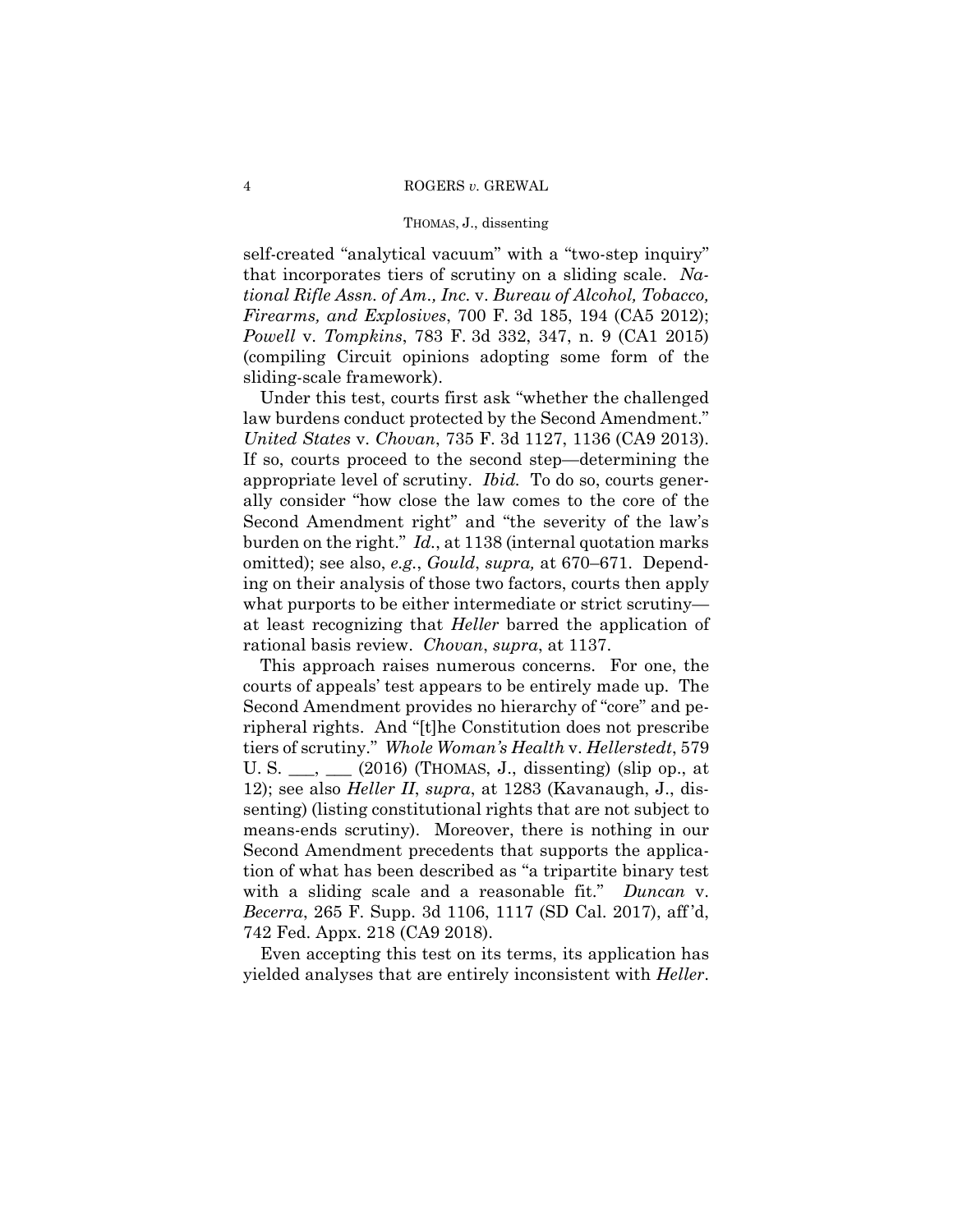There, we cautioned that "[a] constitutional guarantee subject to future judges' assessments of its usefulness is no constitutional guarantee at all," stating that our constitutional rights must be protected "whether or not future legislatures or (yes) even future judges think that scope too broad." 554 U. S.*,* at 634–635. On that basis, we explicitly rejected the invitation to evaluate Second Amendment challenges under an "interest-balancing inquiry, with the interests protected by the Second Amendment on one side and the governmental public-safety concerns on the other." *Id.*, at 689 (BREYER, J., dissenting). But the application of the test adopted by the courts of appeals has devolved into just that.1 In fact, at least one scholar has contended that this interest-balancing approach has ultimately carried the day, as the lower courts systematically ignore the Court's actual holding in *Heller*. See Rostron, Justice Breyer's Triumph in the Third Battle Over the Second Amendment, 80 Geo. Wash. L. Rev. 703 (2012). With what other constitutional right would this Court allow such blatant defiance of its precedent?

Whatever one may think about the proper approach to analyzing Second Amendment challenges, it is clearly time

<sup>&</sup>lt;sup>1</sup>See, *e.g.*, *Kachalsky* v. *County of Westchester*, 701 F. 3d 81, 100 (CA2 2012) (deferring to the legislature's conclusion that "public safety . . . outweighs the need to have a handgun for an unexpected confrontation"); *New York State Rifle & Pistol Assn., Inc.* v. *New York*, 883 F. 3d 45, 64 (CA2 2018) (stating that a "review of state and local gun control" involves a "balancing of the individual's constitutional right to keep and bear arms against the states' obligation to 'prevent armed mayhem'" (quoting *Kachalsky*, *supra,* at 96)), vacated and remanded, *ante,* p. \_\_\_; *Gould* v. *Morgan*, 907 F. 3d 659, 676 (CA1 2018) (stating that "courts must defer to a legislature's choices among reasonable alternatives" when the legislature has "take[n] account of the heightened needs of some individuals to carry firearms for self-defense and balance[d] those needs against the demands of public safety"); *Drake* v. *Filko*, 724 F. 3d 426, 440 (CA3 2013) ("refus[ing] . . . to intrude upon the sound judgment and discretion of the State of New Jersey" that only "those citizens who can demonstrate a 'justifiable need' to do so" may carry handguns outside the home).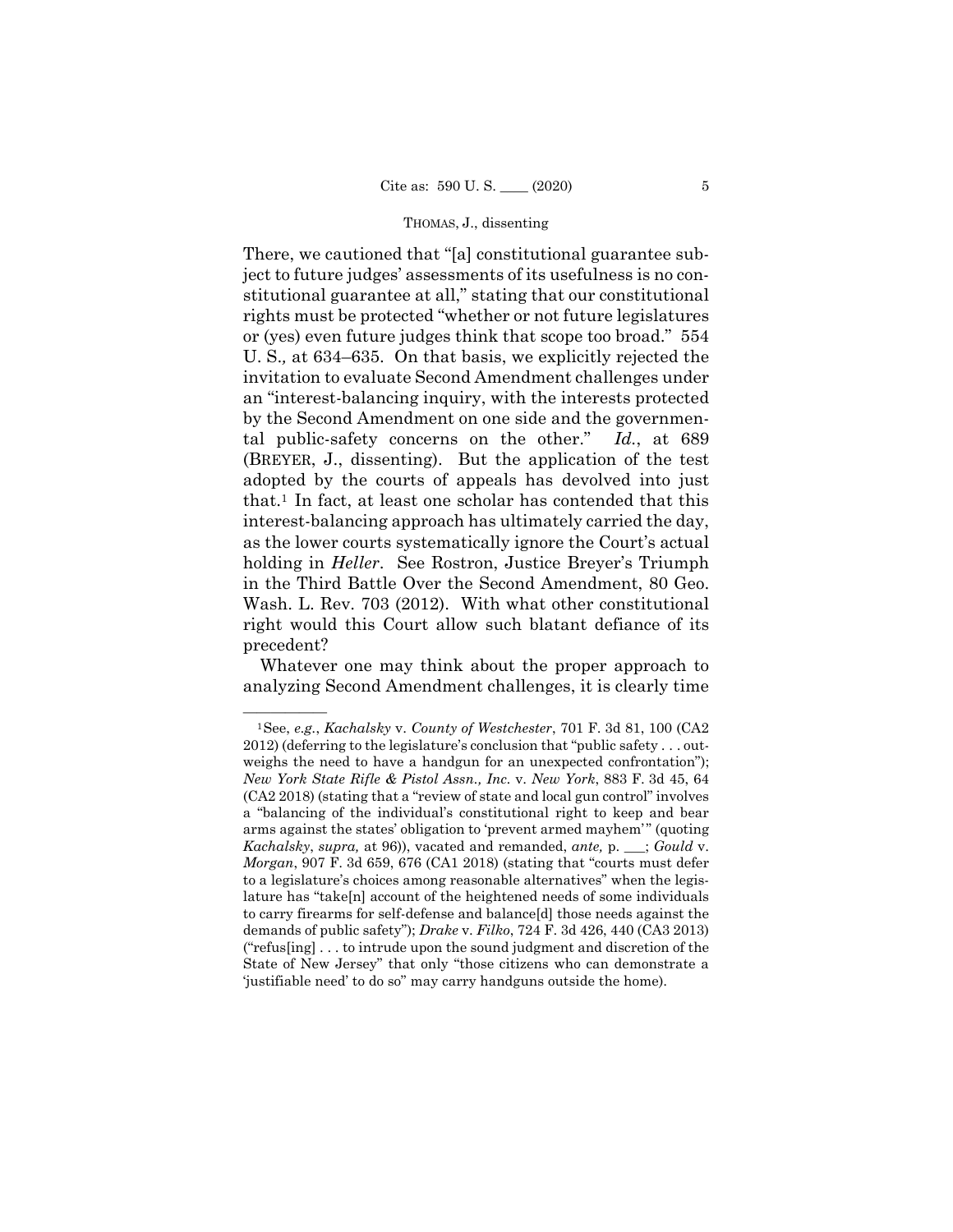for us to resolve the issue.

## II

This case also presents the Court with an opportunity to clarify that the Second Amendment protects a right to public carry. While some Circuits have recognized that the Second Amendment extends outside the home, see *Wrenn* v. *District of Columbia*, 864 F. 3d 650, 665 (CADC 2017); *Moore* v. *Madigan*, 702 F. 3d 933, 937 (CA7 2012), many have declined to define the scope of the right, simply assuming that the right to public carry exists for purposes of applying a scrutiny-based analysis, see *Woollard* v. *Gallagher*, 712 F. 3d 865, 876 (CA4 2013); *Drake* v. *Filko*, 724 F. 3d 426, 431 (CA3 2013); *Kachalsky* v. *County of Westchester*, 701 F. 3d 81, 89 (CA2 2012).2 Other courts have specifically indicated that they would not interpret the Second Amendment to apply outside the home without further instruction from this Court. *United States* v. *Masciandaro*, 638 F. 3d 458, 475 (CA4 2011) ("On the question of *Heller*'s applicability outside the home environment, we think it prudent to await direction from the Court itself"); *Williams* v. *State*, 417 Md. 479, 496, 10 A. 3d 1167, 1177 (2011) ("If the Supreme Court . . . meant its holding [in *Heller*] to extend beyond home possession, it will need to say so more plainly"). We should provide the requested instruction.

## A

The text of the Second Amendment guarantees that "the

<sup>&</sup>lt;sup>2</sup>It is not clear how these courts can apply the made-up sliding scale test without determining the scope of the right. See *Peruta* v. *County of San Diego*, 742 F. 3d 1144, 1166 (CA9 2014) (noting that courts "must fully understand the historical scope of the right before [they] can determine whether and to what extent the [challenged law] burdens the right or whether it goes even further and amounts to a destruction of the right altogether" (internal quotation marks omitted)), vacated and reh'g en banc granted, 781 F. 3d 1106 (CA9 2015).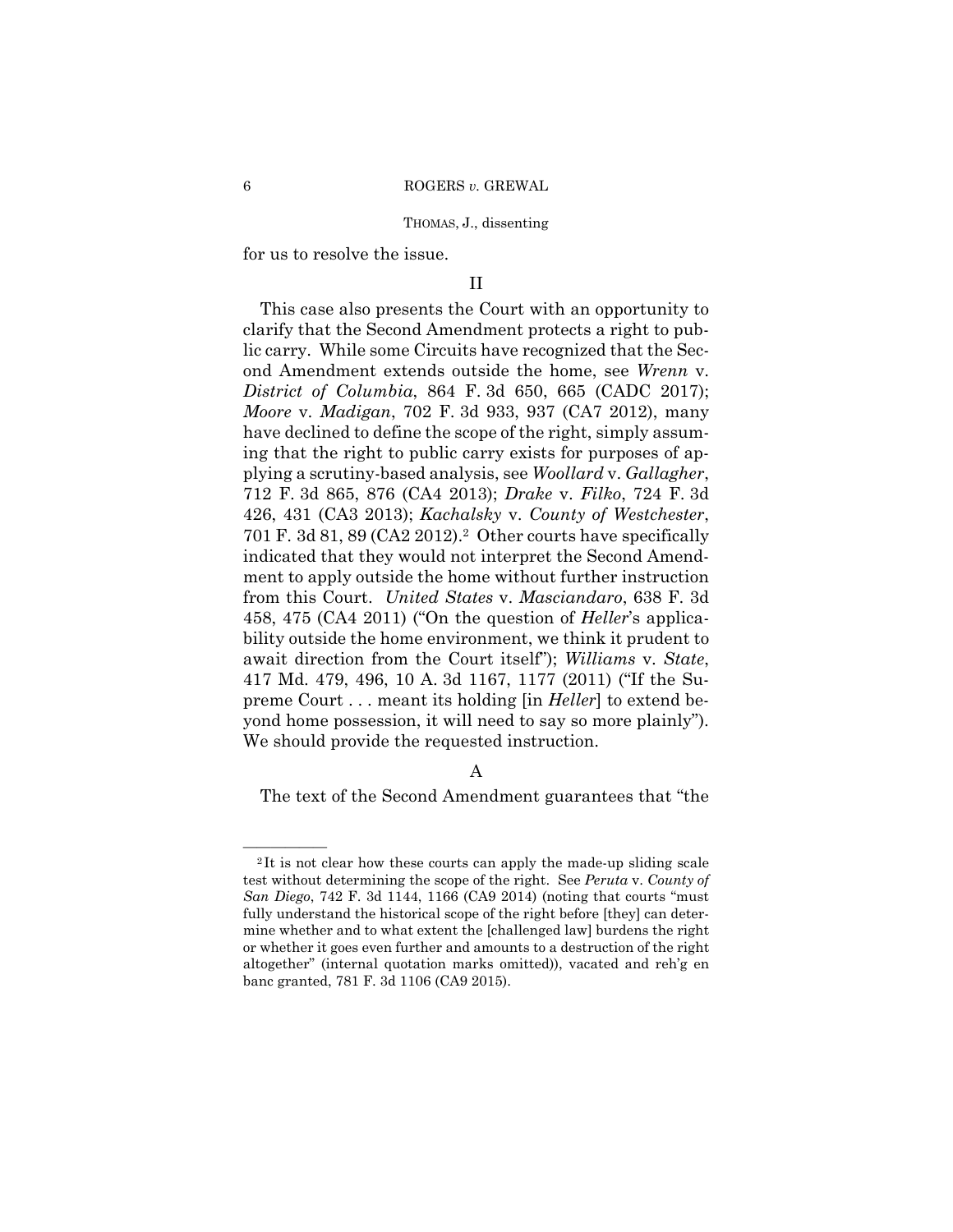confrontation." *Ibid.* Thus, the right to "bear arms" refers right of the people to keep and bear Arms, shall not be infringed." As this Court explained in *Heller*, "[a]t the time of the founding, as now, to 'bear' meant to 'carry.'" 554 U. S., at 584. "When used with 'arms,' . . . the term has a meaning that refers to carrying for a particular purpose to the right to "'wear, bear, or carry upon the person or in the clothing or in a pocket, for the purpose of being armed and ready for offensive or defensive action in a case of conflict with another person.'" *Ibid.* (quoting *Muscarello* v. *United States*, 524 U. S. 125, 143 (1998) (GINSBURG, J., dissenting); alterations and some internal quotation marks omitted).

"The most natural reading of this definition encompasses public carry." *Peruta* v. *California*, 582 U. S. \_\_\_, \_\_\_ (2017) (THOMAS, J., dissenting from denial of certiorari) (slip op., at 5). Confrontations, of course, often occur outside the home. See, *e.g.*, *Moore*, *supra*, at 937 (noting that "most murders occur outside the home" in Chicago). Thus, the right to carry arms for self-defense inherently includes the right to carry in public. This conclusion not only flows from the definition of "bear Arms" but also from the natural use of the language in the text. As I have stated before, it is "extremely improbable that the Framers understood the Second Amendment to protect little more than carrying a gun from the bedroom to the kitchen." *Peruta*, *supra*, at \_\_\_ (opinion dissenting from denial of certiorari) (slip op., at 5).

The meaning of the term "bear Arms" is even more evident when read in the context of the phrase "right . . . to keep and bear Arms." U. S. Const., Amdt. 2. "To speak of 'bearing' arms solely within one's home . . . would conflate 'bearing' with 'keeping,' in derogation of [*Heller*'s] holding that the verbs codified distinct rights." *Drake*, *supra*, at 444 (Hardiman, J., dissenting); see also *Moore*, *supra*, at 936. In short, it would take serious linguistic gymnastics—and a repudiation of this Court's decision in *Heller*—to claim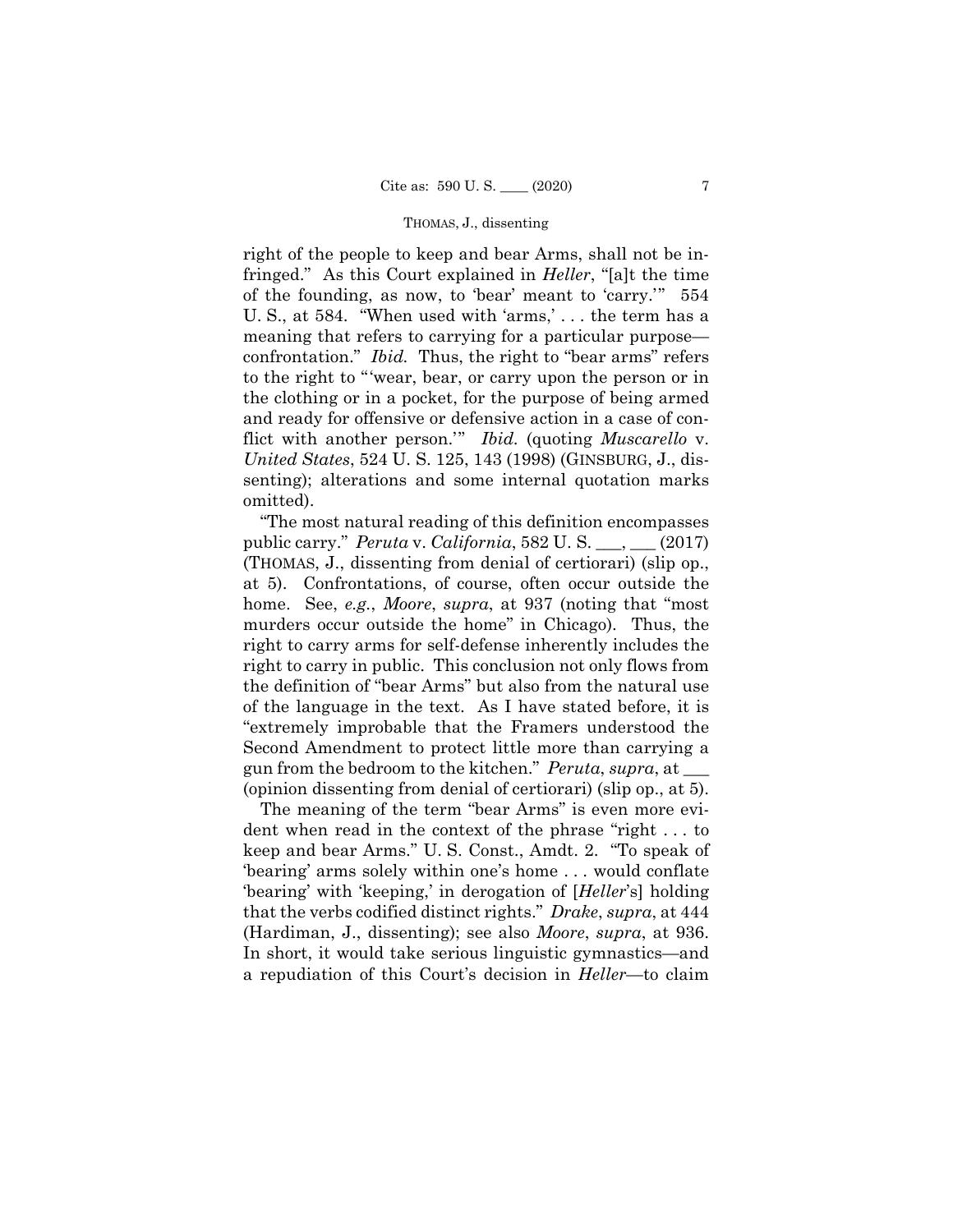that the phrase "bear Arms" does not extend the Second Amendment beyond the home.

### B

Cases and treatises from England, the founding era, and the antebellum period confirm that the right to bear arms includes the right to carry in public.

1

"[T]he Second Amendment . . . codified a *pre-existing*  right." *Heller*, *supra*, at 592. So, as in *Heller*, my analysis of the scope of that right begins with our country's English roots.

In 1328, during a time of political transition, the English Parliament enacted the Statute of Northampton. The Statute provided that no man was permitted to "bring . . . force in affray of the peace, nor to go nor ride armed by night nor by day, in Fairs, Markets, nor in the presence of the Justices or other Ministers, nor in no part elsewhere." Statute of Northampton 1328, 2 Edw. 3, ch. 3. On its face, the statute could be read as a sweeping ban on the carrying of arms. However, both the history and enforcement of the statute reveal that it created a far more limited restriction.

From the beginning, the scope of the Statute of Northampton was unclear. Some officers were ordered to arrest all persons that "go armed," regardless of whether the bearer was carrying arms peacefully. See Letter to Mayor and Bailiffs of York (Jan. 30, 1334), in Calendar of the Close Rolls, Edward III, 1333–1337, p. 294 (H. Maxwell-Lyte ed. 1898). Other officers, however, were ordered to arrest only "persons riding or going armed *to disturb the peace*." Letter to Keeper and Justices of Northumberland (Oct. 28, 1332), in Calendar of the Close Rolls, Edward III, 1330–1333, p. 610 (H. Maxwell-Lyte ed. 1898) (emphasis added).

Whatever the initial breadth of the statute, it is clear that it was not strictly enforced in the ensuing centuries. To the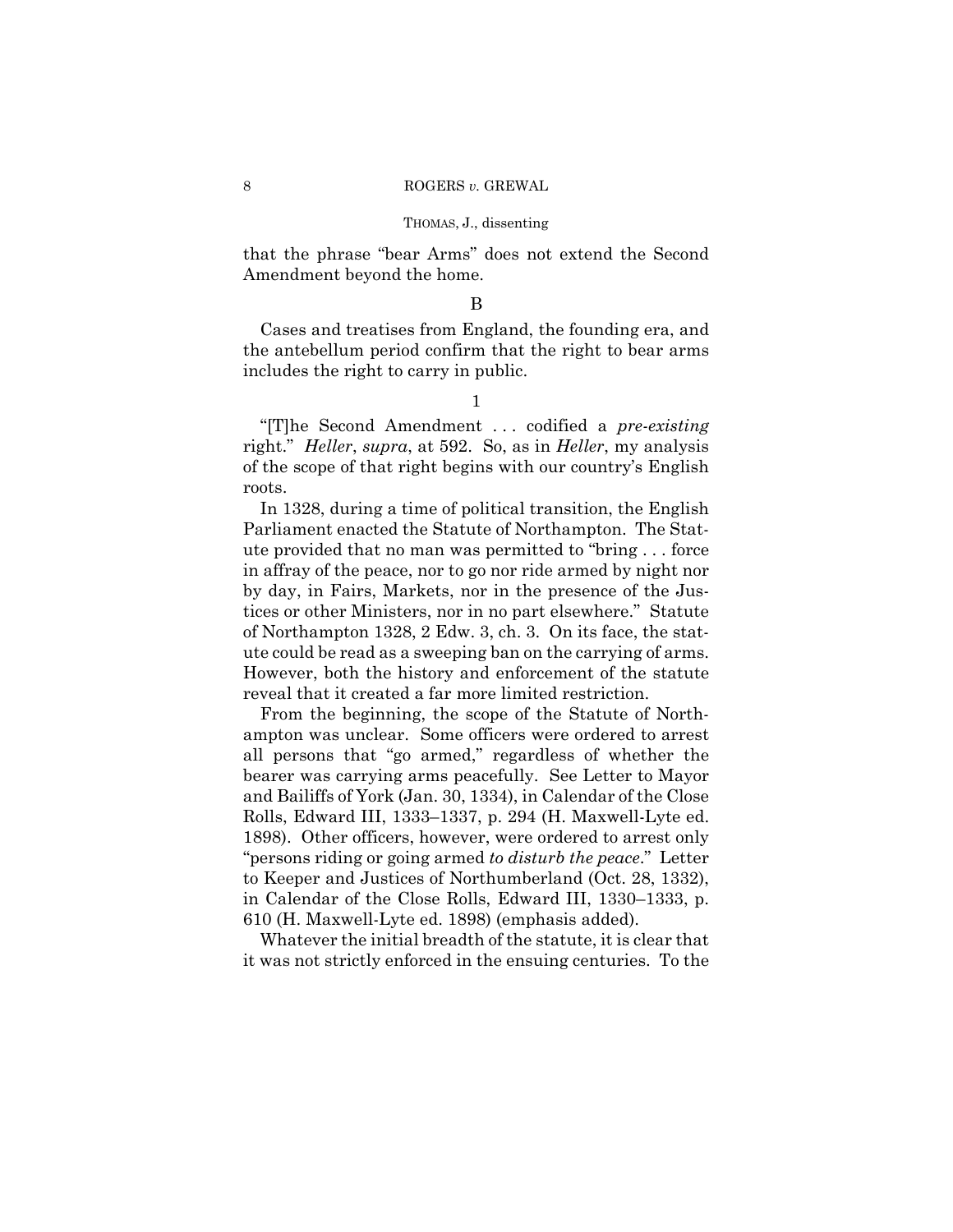contrary, "[d]uring most of England's history, maintenance of an armed citizenry was neither merely permissive nor cosmetic but essential" because "[u]ntil late in the seventeenth century England had no standing army, and until the nineteenth century no regular police force." Malcom, The Right of the People To Keep and Bear Arms: The Common Law Tradition, 10 Hastings Const. L. Q. 285, 290 (1983). Citizens were not only expected to possess arms, they were encouraged to maintain skills in the use of those arms, which, of course, required carrying arms in public. See, *e.g., id.*, at 292 (describing King Henry VIII's order requiring villages to maintain targets at which local men were to practice shooting).

The religious and political turmoil in England during the 17th century thrust the scope of the Statute of Northampton to the forefront. See J. Malcom, To Keep and Bear Arms 104–105 (1994) (hereinafter Malcolm). King James II, a Catholic monarch, sought to revive the Statute of Northampton as a weapon to disarm his Protestant opponents. Id., at 104. To this point, "[a]lthough men were occasionally indicted for carrying arms to terrorize their neighbours, the strict prohibition [of the Statute of Northampton] had never been enforced." *Ibid*. But, in November 1686, the Attorney General brought Sir John Knight—an opponent of James II—to trial before the King's Bench. The information alleged that Knight violated the Statute of Northampton by "walk[ing] about the streets armed with guns, and [entering] into the church of St. Michael, in Bristol, in the time of divine service, with a gun, to terrify the King's subjects." *Sir John Knight's Case*, 3 Mod. 117, 87 Eng. Rep. 75, 76. At trial, the Chief Justice of the King's Bench stated that the Statute of Northampton only "punish[ed] people who go armed *to terrify the King's subjects*." *Id.,* at 118, 87 Eng. Rep., at 76 (emphasis added). He explained that the Statute of Northampton was "almost gone in desuetudinem" for "now there be a general connivance to gentlemen to ride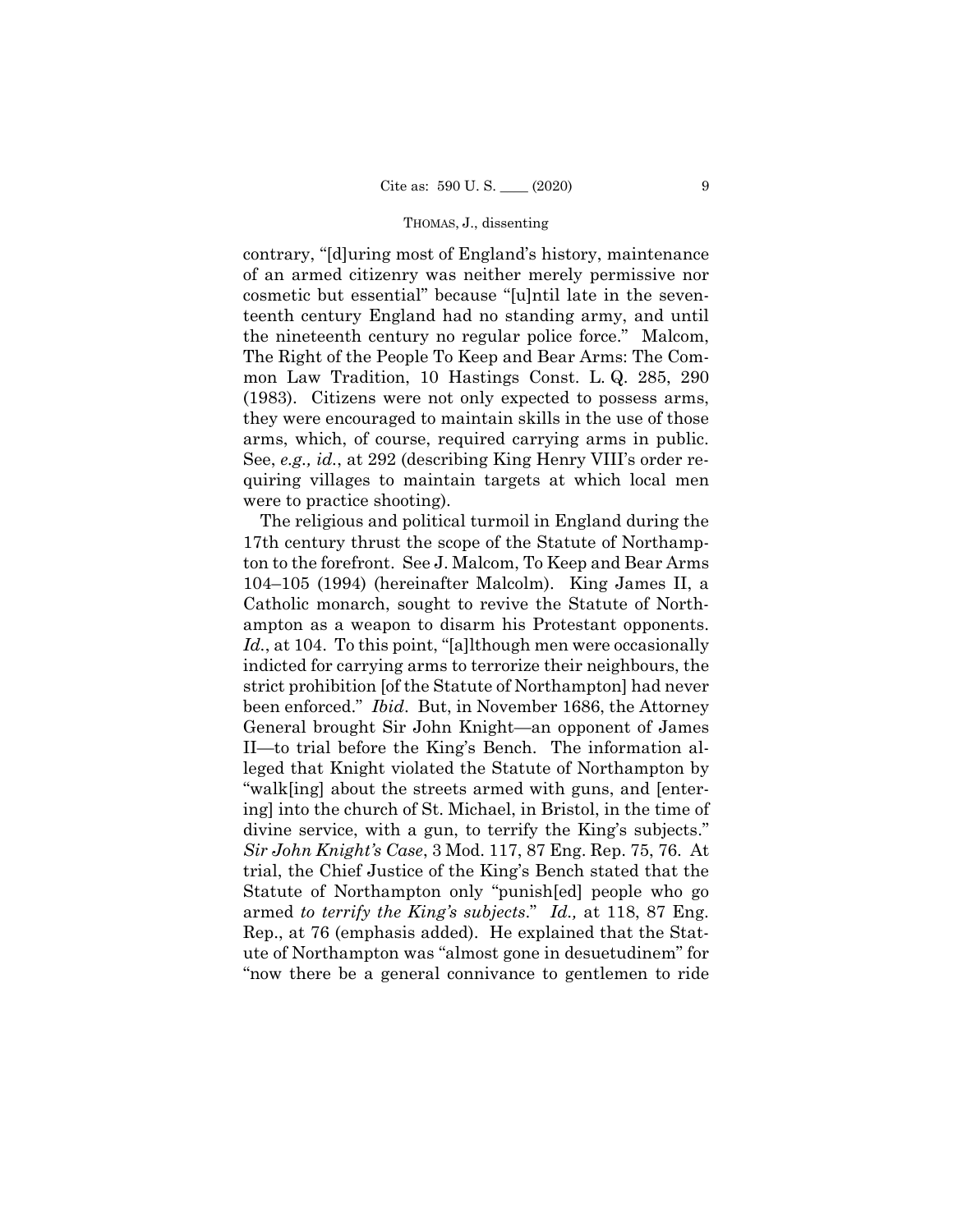#### 10 ROGERS *v.* GREWAL

#### THOMAS, J., dissenting

armed for their security." *Rex* v. *Sir John Knight*, 1 Comb. 38, 39, 90 Eng. Rep. 330 (1686). The Chief Justice also noted that only "where the crime shall appear to be malo animo [*i.e.,* with a wrongful intent,] it will come within the Act." *Ibid.* In other words, the Statute of Northampton was almost obsolete from disuse and prohibited only the carrying arms to terrify. Knight was ultimately acquitted.3

James II's attempts to disarm his opponents continued. Only two weeks after Knight's acquittal, James II ordered general disarmaments of regions inhabited by his Protestant enemies under the auspices of the Game Act of 1671. See Malcom 105–106. As we explained in *Heller*, "[t]hese experiences caused Englishmen to be extremely wary of concentrated military forces run by the state and to be jealous of their arms." 554 U. S., at 593.

In 1688, James II was deposed in an uprising which came to be known as The Glorious Revolution. Soon thereafter, the English compiled the Declaration of Rights, which contained a list of grievances against James II and sought assurances from William and Mary that Protestants would not be disarmed. See Malcom 115. William and Mary accepted the Declaration of Rights, which was later codified as the English Bill of Rights, agreeing that "the Subjects which are Protestants may have Arms for their Defence suitable to their Conditions, and as allowed by Law." 1 Wm. & Mary, ch. 2, § 7, in 3 Eng. Stat. at Large 441 (1689).

 omitted). This assertion has been repudiated by subsequent scholarship. <sup>3</sup>At least one scholar has asserted that Sir John Knight was acquitted because he fell within the Statute of Northampton's exception for the "King's Officers and Ministers." Charles, The Faces of the Second Amendment Outside the Home: History Versus Ahistorical Standards of Review, 60 Clev. St. L. Rev. 1, 28, 30 (2012) (internal quotation marks See Kopel, The First Century of Right to Arms Litigation, 14 Geo. J. L. & Pub. Pol'y 127, 135, n. 46 (2016); see also *Young* v. *Hawaii*, 896 F. 3d 1044, 1064, n. 17 (CA9 2018), reh'g en banc granted, 915 F. 3d 681 (CA9 2019). Moreover, regardless of the ground for acquittal, the Chief Justice's pronouncement of law remains.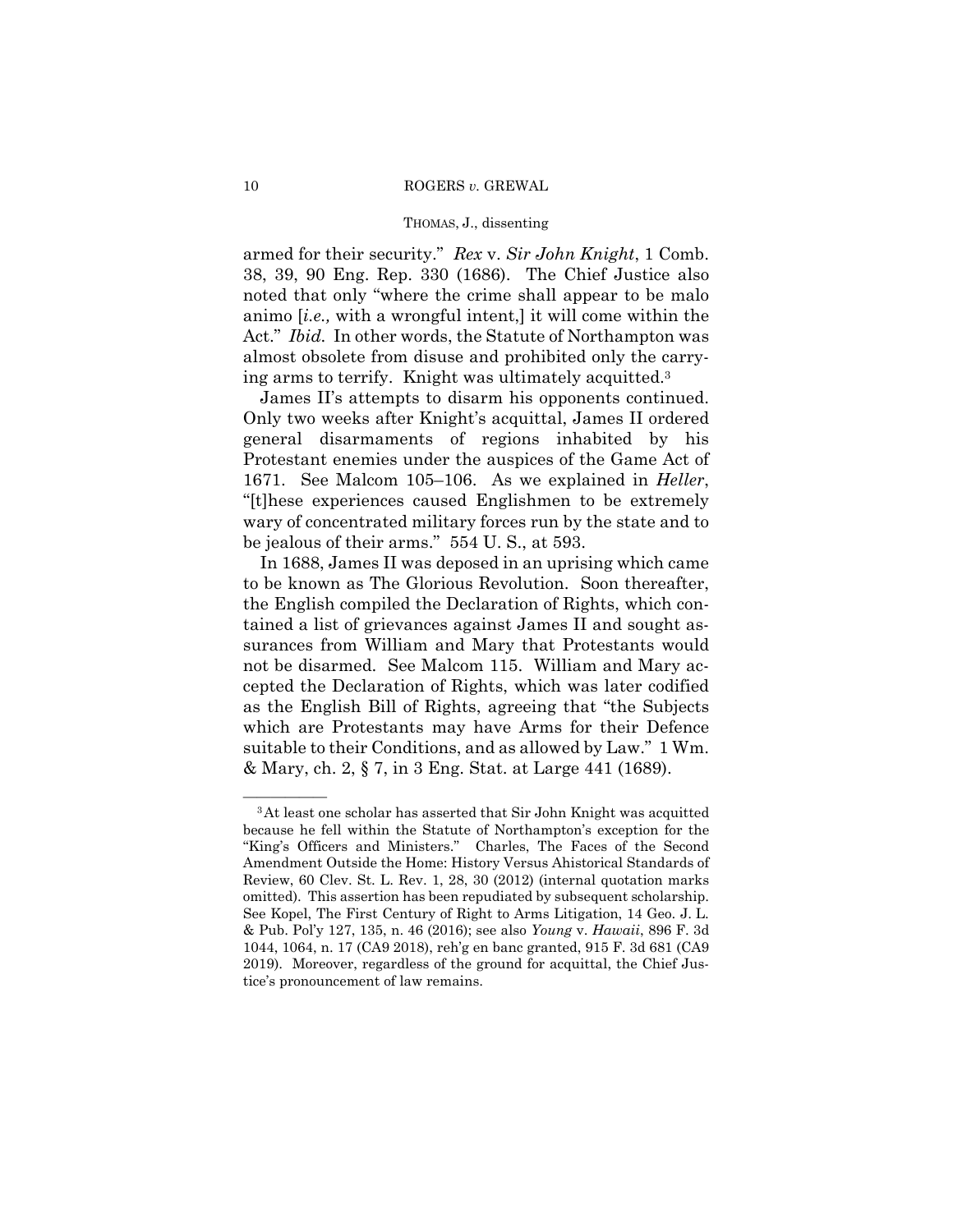The Statute of Northampton remained in force following the codification of the English Bill of Rights, but the narrow interpretation of the statute adopted in *Sir John Knight's Case* became blackletter law in England. Writing in 1716, Serjeant William Hawkins, author of an influential English treatise, explained that "no wearing of Arms is within the meaning of [the Statute of Northampton], unless it be accompanied with such Circumstances as are apt to terrify the People; from whence it seems clearly to follow, That Persons of Quality are in no Danger of Offending against this Statute by wearing common Weapons." 1 Pleas of the Crown 136 (1716). Theodore Barlow, another legal commentator, also explained that "Wearing Arms, if not accompanied with Circumstances of Terror, is not within this Statute; therefore People of Rank and Distinction do not offend by wearing common Weapons." The Justice of Peace: A Treatise Containing the Power and Duty of That Magistrate 12 (1745). Sir William Blackstone concluded the Statute of Northampton banned only the carrying of "dangerous and unusual weapons." *Heller*, *supra*, at 627 (internal quotation marks omitted). He explained that the right to arms protected by the 1689 English Bill of Rights preserved "the natural right of resistance and self-preservation" and "the right of having and using arms for self-preservation and defence." 1 Commentaries on the Laws of England 139–140 (1765); see also 2 *id.*, at 412, n. 2 (E. Christian ed. 1794) ("[E]veryone is at liberty to keep or carry a gun, if he does not use it for the [illegal] destruction of game" (editor's note)).

In short, although England may have limited the right to carry in the 14th century, by the time of the founding, the English right was "an individual right protecting against both *public* and private violence." *Heller*, *supra*, at 594 (emphasis added). And for purposes of discerning the original meaning of the Second Amendment, it is this founding era understanding that is most pertinent.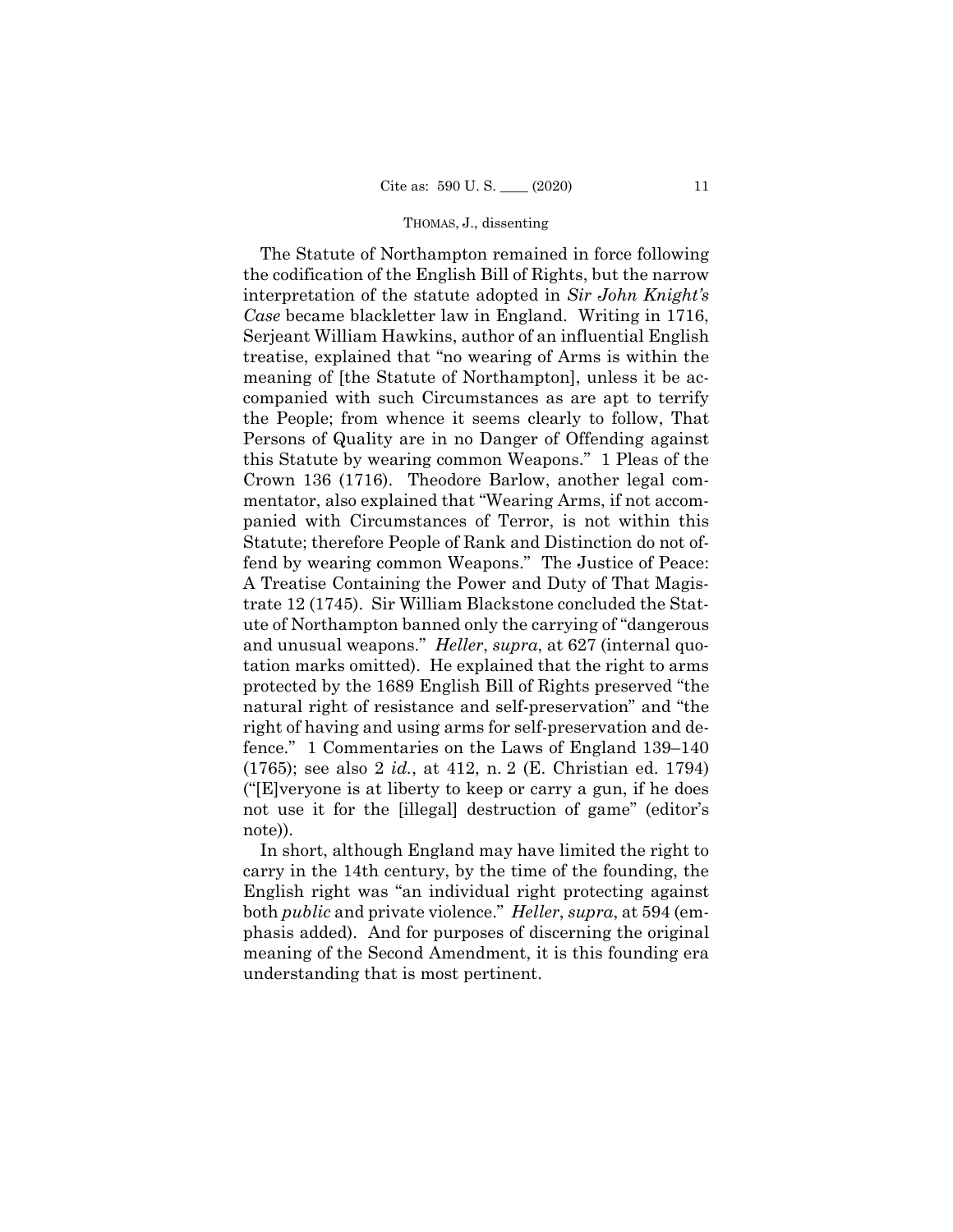2

Founding era legal commentators in America also understood the Second Amendment right to "bear Arms" to encompass the right to carry in public.

St. George Tucker, in his 1803 American edition of Blackstone's Commentaries, explained that the right to armed self-defense is the "first law of nature." 1 Blackstone's Commentaries, App. 300. He described "the right of the people to keep and bear arms" as "the true palladium of liberty." *Ibid.* Tucker makes clear that bearing arms in public was common practice at the founding: "In many parts of the United States, a man no more thinks, of going out of his house on any occasion, without his rifle or musket in his hand, than a European fine gentleman without his sword by his side." 5 *id.*, at 19.

Similarly, William Rawle, a member of the Pennsylvania Assembly that ratified the Bill of Rights, acknowledged the right to carry arms in public. A View of the Constitution of the United States of America 125–126 (1825). Rawle noted that the right should not "be abused to the disturbance of the public peace" and explained that if a man carried arms "attended with circumstances giving just reason to fear that he purposes to make an unlawful use of them," he may be required "to give surety of the peace." *Id.*, at 126.4 But his general understanding appeared to mirror Hawkins' articulation of the English right—public carry was permitted so long as it was not done to terrify.

Other commentators took a similar view. James Wilson, a prominent Framer and one of the six original Justices of the Supreme Court, understood founding era law to prohibit only the carrying of "dangerous and unusual weapons,

 in these circumstances, if a surety was provided or the accused was ex-<sup>4</sup> Lower courts looking to historical practice have concluded that, even empt from providing a surety, he could continue to bear arms in public. *Wrenn* v. *District of Columbia,* 864 F. 3d 650, 661 (CADC 2017) (explaining the application of surety laws); *Young*, 896 F. 3d, at 1061–1062.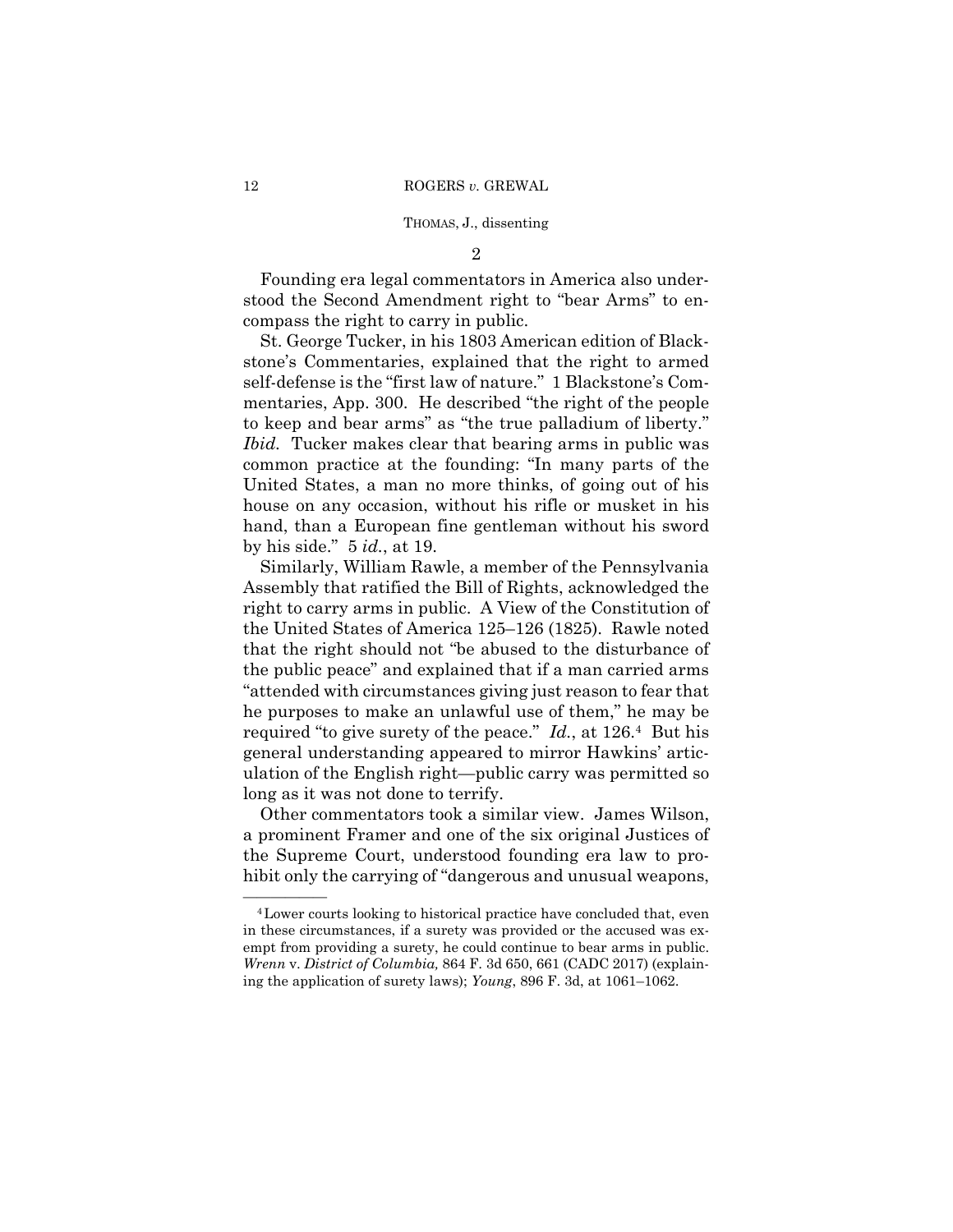in such a manner, as will naturally diffuse a terrour among the people." 2 Lectures on Law, in Collected Works of James Wilson 1138 (K. Hall & M. Hall eds. 2007). Charles Humphreys, a law professor, reiterated "that in this country the constitution guarranties to all persons the right to bear arms" and that "it can only be a crime to exercise this right in such a manner, as to terrify the people unnecessarily." A Compendium of the Common Law in Force in Kentucky 482 (1822).

3

This view persisted in the early years of the Republic. The majority of the relevant cases during the antebellum period—many of which *Heller* relied on—support the understanding that the phrase "bear Arms" includes the right to carry in public.

In *Bliss* v. *Commonwealth*, 12 Ky. 90 (1822), the Kentucky Court of Appeals held that its state constitutional right to "bear arms" invalidated a concealed carry restriction. *Id.*, at 91–92. The court stated that "whatever restrains the full and complete exercise of [the right to bear arms], though not an entire destruction of it, is forbidden by the explicit language of the constitution." *Ibid.* 

Eleven years after *Bliss*, Tennessee's highest court interpreted its State Second Amendment analog in a similar manner in *Simpson* v. *State*, 13 Tenn. 356 (1833). In that case, a jury convicted Simpson of carrying arms "in a warlike manner . . . and to the great terror and disturbance of . . . good citizens." *Id.*, at 357. Simpson challenged the conviction, arguing that the State merely proved that he carried arms, not that he did so in a manner to provoke violence. *Id.*, at 358. The State asserted that violence was not "essential" to support the conviction, pointing to a statement of Serjeant Hawkins regarding the English Statute of Northampton. *Ibid*. The court rejected the State's argument. First, it noted that the State had selectively quoted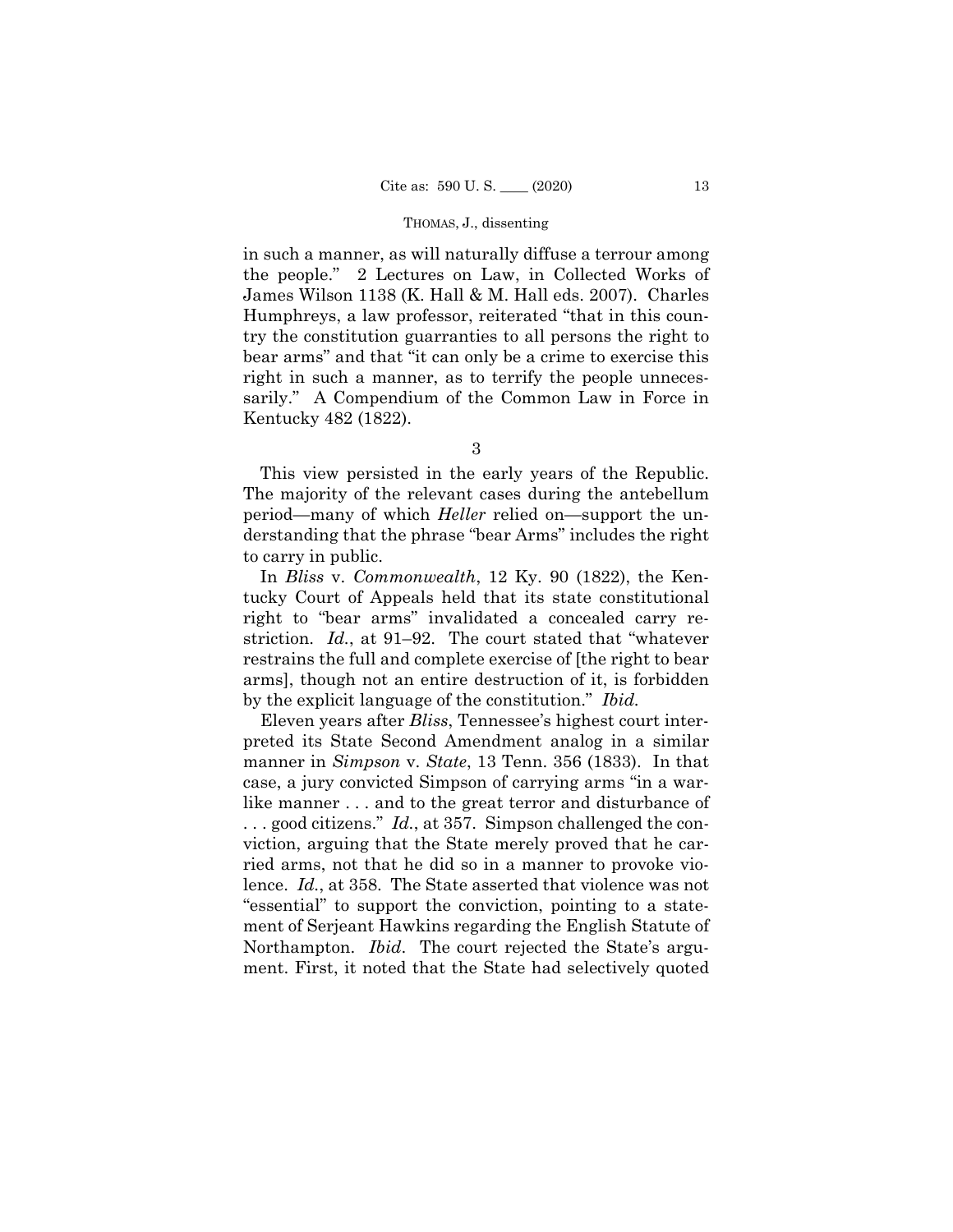Hawkins' statement about "'dangerous and unusual weapons,'" and that Hawkins actually explained that "persons of quality are in no danger of offending [the Statute of Northampton] by wearing their common weapons . . . in such places and upon occasions in which it is the common fashion to make use of them without causing the least suspicion of an intention to commit any act of violence or disturbance of the peace." *Id.*, at 358–359. Second, the court held that even assuming "that our ancestors adopted and brought over with them [the Statute of Northampton], or [a] portion of the common law," the state-law "right to keep and to bear arms" "completely abrogated it." *Id.*, at 359–360 (internal quotation marks omitted).

In 1840, the Supreme Court of Alabama concluded that, while the legislature could impose limitations on "the manner in which arms shall be borne," it could not bar the right to bear arms in public for self-defense. *State* v. *Reid*, 1 Ala. 612, 616–619. The court upheld a prohibition on the "practice of carrying weapons secretly." *Id.*, at 616 (internal quotation marks omitted). In doing so, however, the court recognized that there were limits to the State's ability to restrict the right to carry in public: "A statute which, under the pretence of regulating, amounts to a destruction of the right [to bear arms], or which requires arms to be so borne as to render them wholly useless for the purpose of defence, would be clearly unconstitutional." *Id.*, at 616–617. In the court's view, "it is only when carried openly, that [arms] can be efficiently used for defence." *Id.*, at 619. Thus, the court allowed some regulation of the form of carrying arms in public, but it firmly concluded that the right to carry in public for self-defense could not be eliminated altogether.

Other state courts adopted a similar view. In *Nunn* v. *State*, 1 Ga. 243 (1846), the Supreme Court of Georgia held that "seek[ing] to suppress the practice of carrying certain weapons *secretly* . . . is valid" but that "a prohibition against bearing arms *openly* is in conflict with the Constitution, and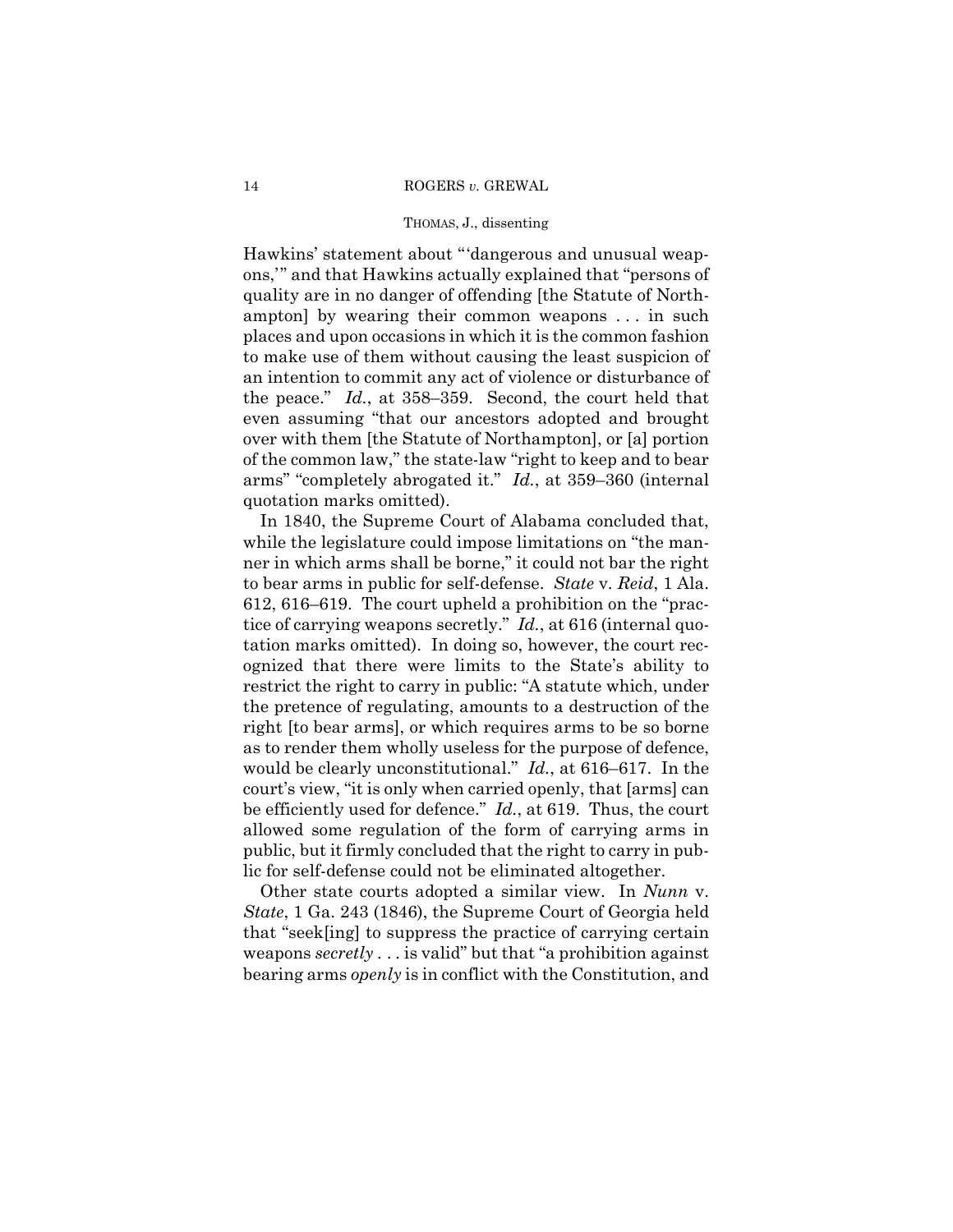void." *Id.*, at 251. And, in *State* v. *Chandler*, 5 La. 489 (1850), the Supreme Court of Louisiana held that the State could ban concealed carry but that the "right to carry arms . . . in full open view" was "guaranteed by the Constitution of the United States." *Id.*, at 489–490 (internal quotation marks omitted).

These cases show that, with few exceptions,<sup>5</sup> courts in the antebellum period understood the right to bear arms as including the right to carry in public for self-defense.

Finally, in the wake of the Civil War, "there was an outpouring of discussion of the Second Amendment in Congress and in public discourse, as people debated whether and how to secure constitutional rights for newly free slaves." *Heller*, 554 U. S., at 614. These discussions confirm that the Second Amendment right to bear arms was understood to protect public carry at the time the Fourteenth Amendment was ratified.<sup>6</sup>

As I have previously explained, "Southern anxiety about an uprising among the newly freed slaves peaked" after the Civil War. *McDonald*, 561 U. S., at 846 (opinion concurring in part and concurring in judgment). Acting on this fear, States of the "old Confederacy" engaged in "systematic efforts" to disarm recently freed slaves and many of the 180,000 blacks who served in the Union Army. *Id.*, at 847

 $\mathcal{C}$ 

<sup>&</sup>lt;sup>5</sup>In *State* v. *Buzzard*, 4 Ark. 18 (1842), the Supreme Court of Arkansas upheld a law that prohibited concealed carry. *Id.,* at 27 (opinion of Ringo, C. J.); *id.*, at 32 (opinion of Dickinson, J.); but see *id.*, at 34–35 (Lacy, J., dissenting).<br><sup>6</sup>Although these discussions occurred well after the ratification of the

 meaning of the Second Amendment. 554 U. S., at 614*.* The discussions Bill of Rights, *Heller* treated them as "instructive" in determining the also inform our understanding of the right to keep and bear arms guaranteed by the Fourteenth Amendment as a privilege of American citizenship. See *McDonald* v. *Chicago*, 561 U. S. 742, 837 (2010) (THOMAS, J., concurring in part and concurring in judgment).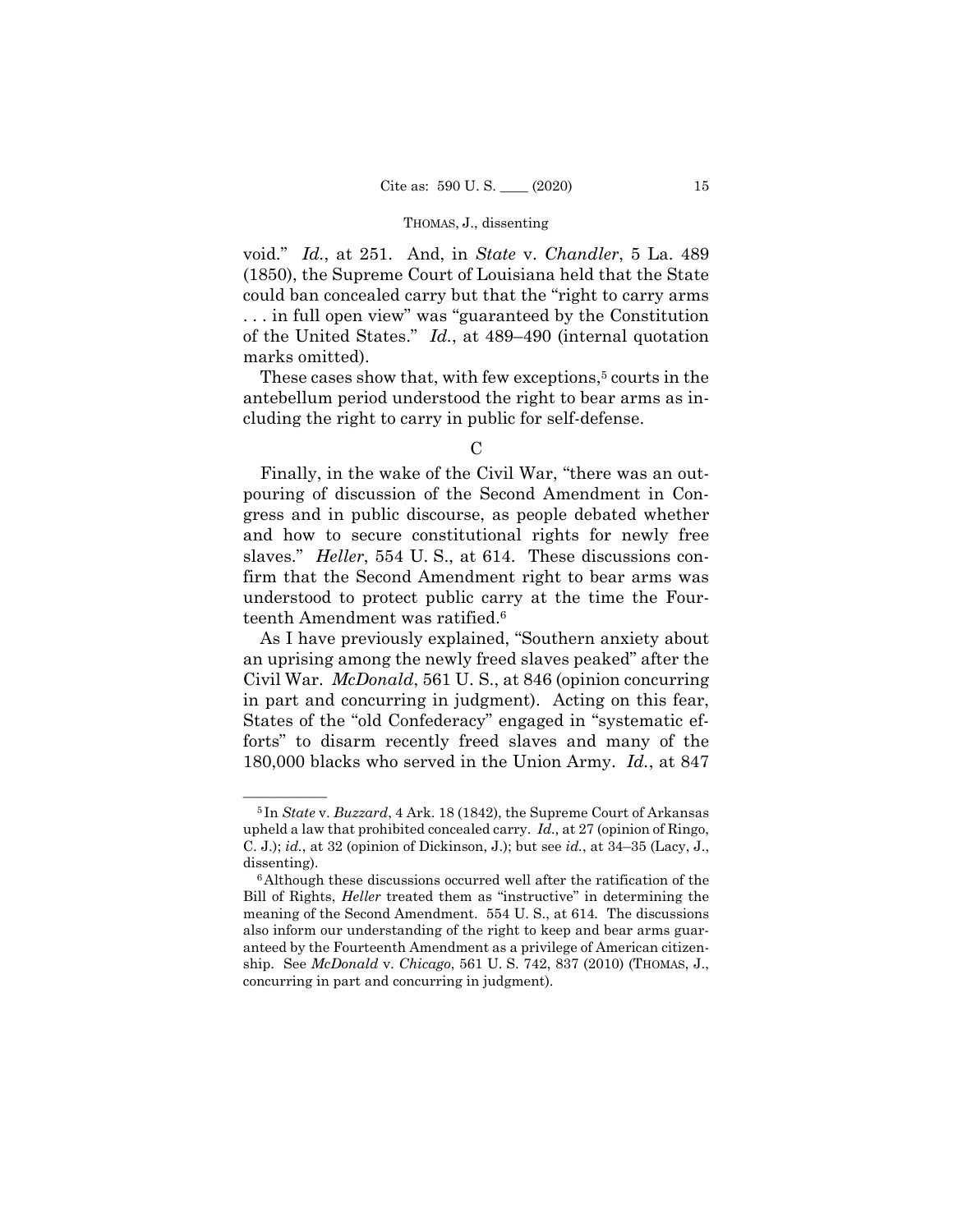(internal quotation marks omitted). "Throughout the South, armed parties, often consisting of ex-Confederate soldiers serving in the state militias, forcibly took firearms from newly freed slaves." *Id.*, at 772 (majority opinion). In addition, some States passed laws that explicitly prohibited blacks from carrying arms without a license (a requirement not imposed on white citizens) or barred blacks from possessing arms altogether. See Cottrol & Diamond, The Second Amendment: Toward an Afro–Americanist Reconsideration, 80 Geo. L. J. 309, 344–345 (1991) (compiling laws from Alabama, Louisiana, and Mississippi).

The Federal Government acknowledged that these abuses violated blacks' fundamental right to carry arms in public. In 1866, a report of the Commissioner of the Freedmen's Bureau recognized that "[t]he civil law [of Kentucky] prohibits the colored man from bearing arms" and concluded that such a restriction infringed "the right of the people to keep and bear arms as provided in the Constitution." H. R. Exec. Doc. No. 70, 39th Cong., 1st Sess., 233, 236. Similarly, a circular in a congressional Report acknowledged that "in some parts of [South Carolina,] armed parties are, without proper authority, engaged in seizing all fire-arms found in the hands of the freedmen . . . in plain and direct violation of their personal rights [to keep and bear arms] as guaranteed by the Constitution of the United States." Joint Comm. on Reconstruction, H. R. Rep. No. 30, 39th Cong., 1st Sess., 229 (1866) (Proposed Circular of Brigadier Gen. R. Saxton). The circular noted the "peaceful and orderly conduct" of freed slaves when carrying arms, as well as their need "to kill game for subsistence, and to protect their crops from destruction by birds and animals," clearly indicating that the bearing of arms occurs in public. *Ibid.* Finally, numerous Congressmen expressed dismay at the denial of blacks' rights to bear arms when discussing the Civil Rights Act of 1866, the Freedmen's Bureau Act of 1866, and the Fourteenth Amendment. See Halbrook, The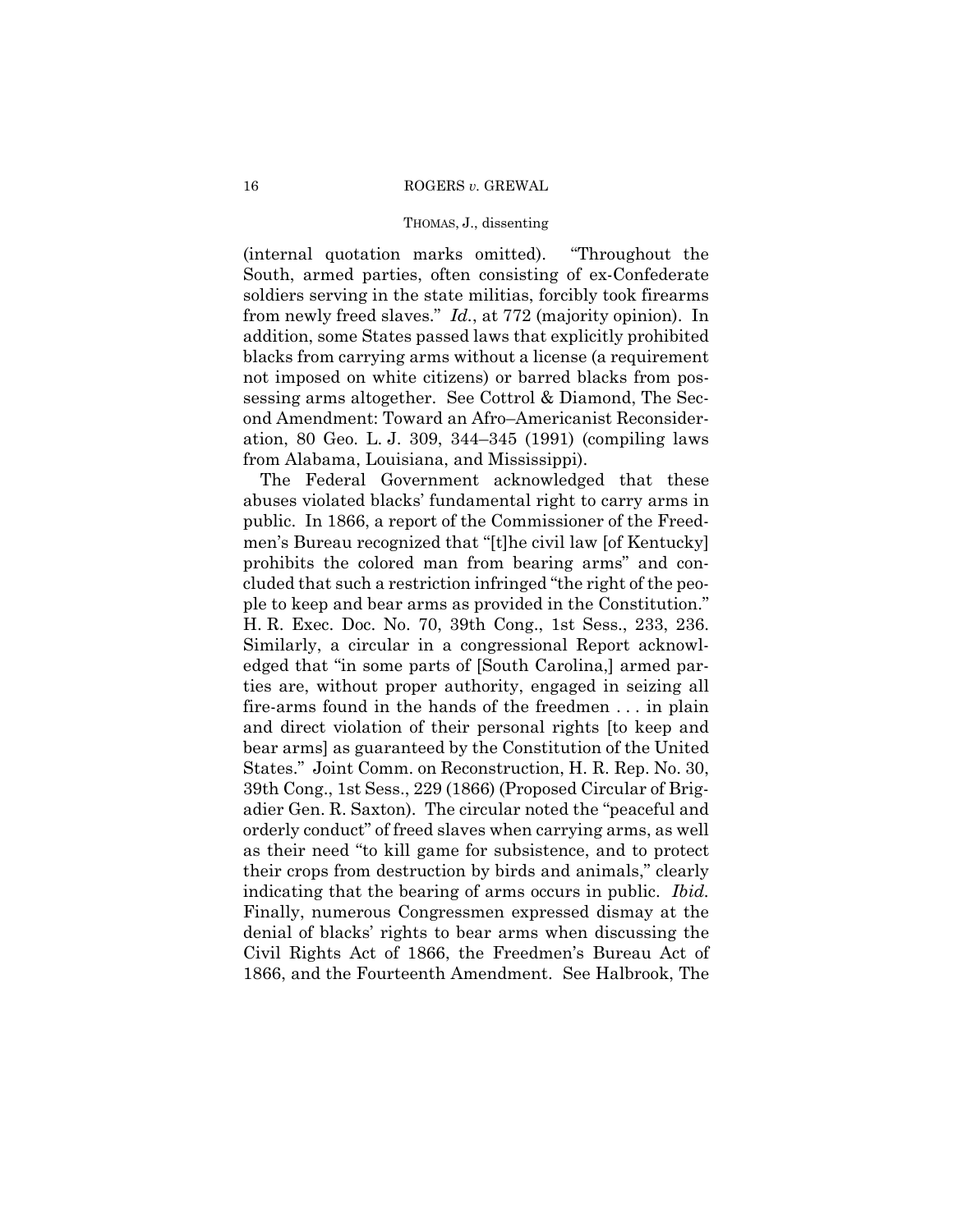Jurisprudence of the Second and Fourteenth Amendments, 4 Geo. Mason L. Rev. 1, 21–25 (1981).

The importance of the right to carry arms in public during Reconstruction and thereafter cannot be overstated. "The use of firearms for self-defense was often the only way black citizens could protect themselves from mob violence." *McDonald*, 561 U. S., at 857 (opinion of THOMAS, J.). And, unfortunately, "[w]ithout federal enforcement of the inalienable right to keep and bear arms, . . . militias and mobs were tragically successful in waging a campaign of terror" against Southern blacks. *Id.*, at 856. On this record, it is clear that "the Framers of the Privileges or Immunities Clause and the ratifying-era public understood—just as the Framers of the Second Amendment did—that the right to keep and bear arms" encompassed the right to carry arms in public for self-defense. *Id.*, at 858.

In short, the text of the Second Amendment and the history from England, the founding era, the antebellum period, and Reconstruction leave no doubt that the right to "bear Arms" includes the individual right to carry in public in some manner.

## III

Recognizing that the Constitution protects the right to carry arms in public does not mean that there is a "right to . . . carry any weapon whatsoever in any manner whatsoever and for whatever purpose." *Heller*, 554 U. S., at 626. "The protections enumerated in the Second Amendment . . . are not absolute prohibitions against government regulation." *Voisine* v. *United States*, 579 U. S. \_\_\_, \_\_\_ (2016) (THOMAS, J., dissenting) (slip op., at 17). States can impose restrictions on an individual's right to bear arms that are consistent with historical limitations. "Some laws, however, broadly divest an individual of his Second Amendment rights" altogether. *Ibid.* This case gives us the ideal opportunity to at least begin analyzing which restrictions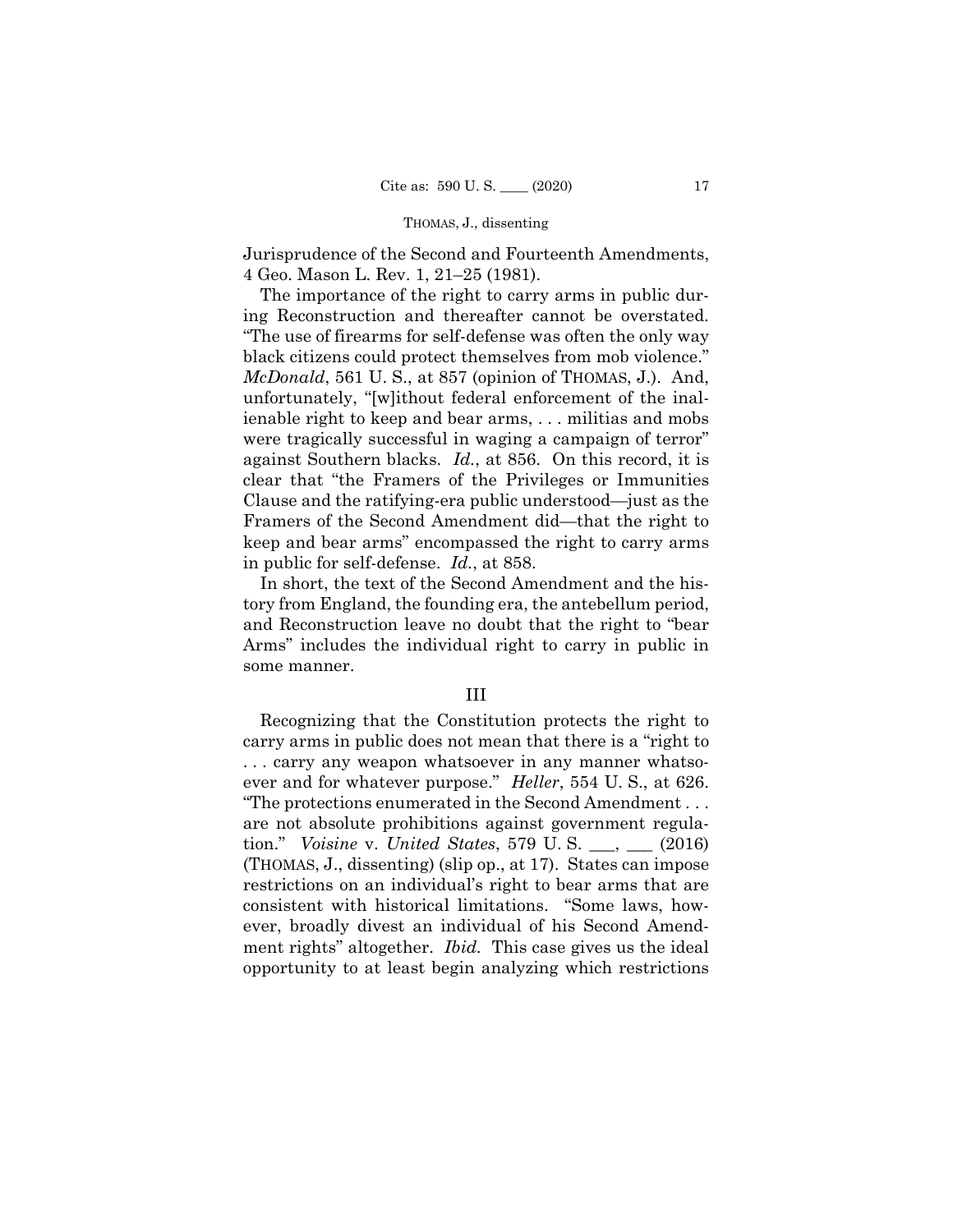are consistent with the historical scope of the right to bear arms.

It appears that a handful of States throughout the country prohibit citizens from carrying arms in public unless they can establish "good cause" or a "justifiable need" for doing so. The majority of States, while regulating the carrying of arms to varying degrees, have not imposed such a restriction, which amounts to a "[b]a[n] on the ability of most citizens to exercise an enumerated right." *Wrenn*, 864 F. 3d, at 666. The Courts of Appeals are squarely divided on the constitutionality of these onerous "justifiable need" or "good cause" restrictions. The D. C. Circuit has held that a law limiting public carry to those with a "good reason to fear injury to [their] person or property" violates the Second Amendment. *Wrenn*, 864 F. 3d, at 655 (internal quotation marks omitted).7 By contrast, the First, Second, Third, and Fourth Circuits have upheld the constitutionality of licensing schemes with "justifiable need" or "good reason" requirements, applying what purported to be an intermediate scrutiny standard. See *Gould*, 907 F. 3d, at 677; *Kachalsky*, 701 F. 3d, at 101; *Drake*, 724 F. 3d, at 440; *Masciandaro*, 638 F. 3d, at 460.

 certiorari) (slip op., at 1) (quoting this Court's Rule 10(a)). "One of this Court's primary functions is to resolve 'important matter[s]' on which the courts of appeals are 'in conflict.'" *Gee* v. *Planned Parenthood of Gulf Coast, Inc.*, 586 U. S.  $\_\_\_\_\_\_\_\_\_\$  (2018) (THOMAS, J., dissenting from denial of The question whether a State can effectively ban most citizens from exercising their fundamental right to bear arms

carry to those with "'urgency,'" "'need,'" or a "'reason to fear injury.'" <sup>7</sup>A panel of the Ninth Circuit, in an exhaustive and scholarly opinion, also held that a law violated the Second Amendment by limiting public *Young*, 896 F. 3d, at 1048. That decision, however, was vacated when a majority of the active judges on the Ninth Circuit voted to grant en banc review. See 915 F. 3d 681.